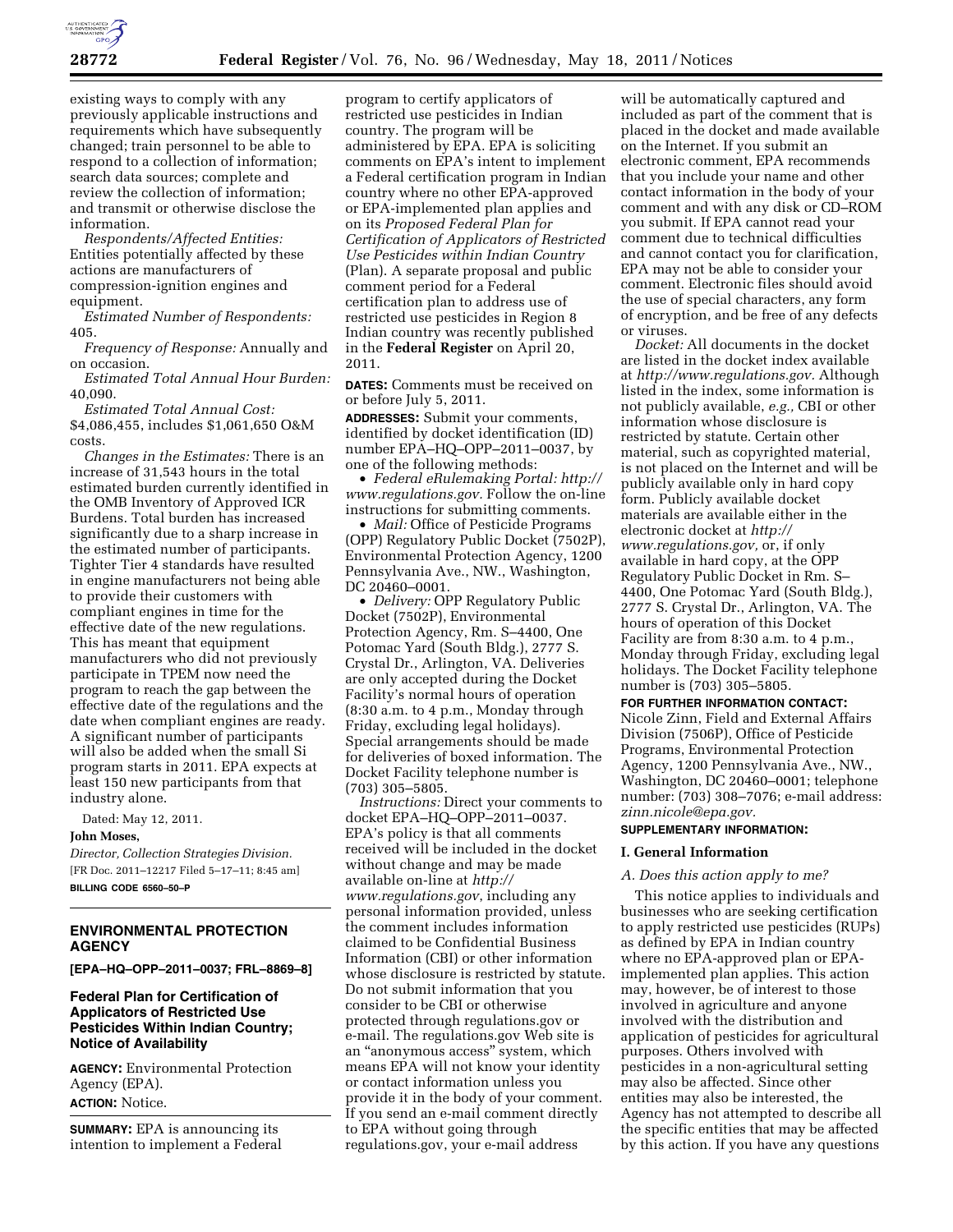regarding the applicability of this action to a particular entity, consult the person listed under **FOR FURTHER INFORMATION CONTACT**.

# *B. What should I consider as I prepare my comments for EPA?*

1. *Submitting CBI.* Do not submit this information to EPA through regulations.gov or e-mail. Clearly mark the part or all of the information that you claim to be CBI. For CBI information in a disk or CD–ROM that you mail to EPA, mark the outside of the disk or CD–ROM as CBI and then identify electronically within the disk or CD–ROM the specific information that is claimed as CBI. In addition to one complete version of the comment that includes information claimed as CBI, a copy of the comment that does not contain the information claimed as CBI must be submitted for inclusion in the public docket. Information so marked will not be disclosed except in accordance with procedures set forth in 40 CFR part 2.

2. *Tips for preparing your comments.*  When submitting comments, remember to:

i. Identify the document by docket ID number and other identifying information (subject heading, **Federal Register** date and page number).

ii. Follow directions. The Agency may ask you to respond to specific questions or organize comments by referencing a Code of Federal Regulations (CFR) part or section number.

iii. Explain why you agree or disagree; suggest alternatives and substitute language for your requested changes.

iv. Describe any assumptions and provide any technical information and/ or data that you used.

v. If you estimate potential costs or burdens, explain how you arrived at your estimate in sufficient detail to allow for it to be reproduced.

vi. Provide specific examples to illustrate your concerns and suggest alternatives.

vii. Explain your views as clearly as possible, avoiding the use of profanity or personal threats.

viii. Make sure to submit your comments by the comment period deadline identified.

In addition to the sources listed in this unit, you may obtain copies of the Plan, other related documents, or additional information by contacting Nicole Zinn at the address listed under **FOR FURTHER INFORMATION CONTACT**.

## **II. What action is the agency taking?**

EPA is announcing its intention to implement a Federal program to certify applicators of restricted use pesticides

(RUPs) in Indian country and seeks public comment. This Federal certification Plan describes the process by which EPA will implement a program for the certification of applicators of RUPs in Indian country based upon the certification requirements enumerated at 40 CFR part 171. The Plan, in its entirety, is included in the docket.

## **III. Introduction**

#### *A. What is the background for this plan?*

Under the Federal Insecticide, Fungicide, and Rodenticide Act (FIFRA), as amended, 7 U.S.C. 136 *et seq.,* the Administrator of EPA has the authority to classify all registered pesticide uses as either "restricted use" or "general use." Under FIFRA, pesticides (or the particular use or uses of a pesticide) that may generally cause, without additional regulatory restrictions, unreasonable adverse effects on the environment, including injury to the applicator, shall be classified for "restricted use." Section 3(d)(1)(C), 7 U.S.C. 136a(d)(1)(C). If the classification is made because of hazards to the applicator, the pesticide may only be applied by or under the direct supervision of a certified applicator. 7 U.S.C. 136a(d)(1)(C)(i),  $136j(a)(2)(F)$ . If the classification is made because of potential unreasonable adverse effects on the environment, the pesticide may only be applied by or under the direct supervision of a certified applicator or subject to such other restrictions as the Administrator may provide by regulation. 7 U.S.C. 136a(d)(1)(C)(ii), 136j(a)(2)(F). To be certified, an individual must be determined to be competent with respect to the use and handling of pesticides covered by the certification. 7 U.S.C 136i(a).

It was the intent of Congress that persons desiring to use restricted use pesticides should be able to obtain certification under programs approved by EPA, as reflected in sections 11 and 23 of FIFRA. 7 U.S.C. 136i, 136u. The regulations addressing Tribal and State development and submission of certification plans to EPA are contained at 40 CFR part 171. It is EPA's position that Tribal and State plans are generally best suited to the needs of that particular Tribe or State and its citizens. Tribes and States, however, are not required to develop their own plans. Where EPA has not approved a State or Tribal certification plan, the Agency is authorized to implement an EPA plan for the Federal certification of applicators of restricted use pesticides pursuant to sections 11 and 23 of

FIFRA. 7 U.S.C. 136i, 136u; 40 CFR 171.11.

EPA has drafted a Plan for those areas of Indian country where no other EPAapproved or EPA-implemented plan applies. A separate proposal and public comment period for a Federal certification plan to address use of restricted use pesticides in Region 8 Indian country was recently published in the **Federal Register** on April 20, 2011 (76 FR 22096; FRL–8855–8).

## *B. What is the statutory authority for this plan?*

The plan will be implemented under the authority of section 11(a)(1) of FIFRA, as amended by the Food Quality Protection Act of August 3, 1996, and regulations in 40 CFR 171.11. Additional enforcement authorities are found in sections 8, 9, 13, 14, and 23 of FIFRA.

#### *C. Summary of the Plan*

1. *Applicability.* EPA intends to implement this Federal certification plan in ''Indian country,'' as defined in 18 U.S.C. 1151, where no other EPAapproved or EPA-implemented plan applies. ''Indian country'' is defined in 18 U.S.C. 1151 as:

(a) All land within the limits of any Indian reservation under the jurisdiction of the United States Government, notwithstanding the issuance of any patent, and, including rights-of-way running through the reservation;

(b) All dependent Indian communities within the borders of the United States whether within the original or subsequently acquired territory thereof, and whether within or without the limits of a State; and

(c) All Indian allotments, the Indian titles to which have been extinguished, including rights-of-way running through the same.

Consistent with the statutory definition of Indian country, as well as Federal case law interpreting this statutory language, EPA treats lands held by the Federal government in trust for Indian Tribes that exist outside of formal reservations as informal reservations and, thus, as Indian country. For a list of Federally recognized Tribes as of October 2010, see the **Federal Register**  (October 1, 2010; 75 FR 60810), available at: *[http://www.bia.gov/idc/](http://www.bia.gov/idc/groups/vxraca/documents/text/idc011463.pdf) [groups/vxraca/documents/text/](http://www.bia.gov/idc/groups/vxraca/documents/text/idc011463.pdf) [idc011463.pdf](http://www.bia.gov/idc/groups/vxraca/documents/text/idc011463.pdf)*.

There are two types of applicators of restricted use pesticides: Private and commercial. A "private applicator" is defined as:

A certified applicator who uses or supervises the use of any pesticide which is classified for restricted use for purposes of producing an agricultural commodity on property owned or rented by the applicator or the applicator's employer or (if applied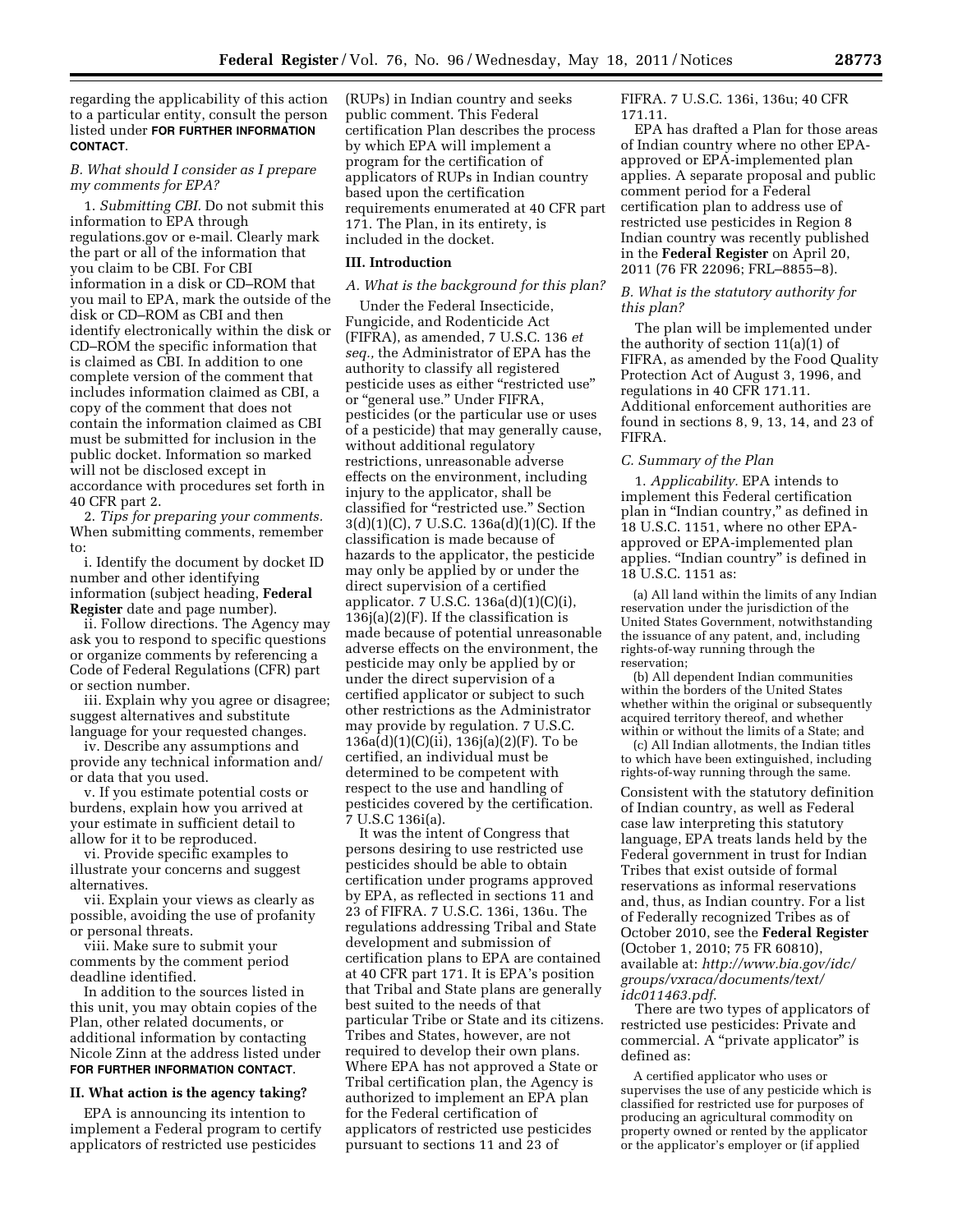without compensation other than trading of personal services between producers of agricultural commodities) on the property of another person. 7 U.S.C. 136(e)(2).

A ''commercial applicator'' is defined as:

An applicator (whether or not the applicator is a private applicator with respect to some uses) who uses or supervises the use of any pesticide which is classified for restricted use for any purpose or on any property other than as set forth in the definition of a private applicator. 7 U.S.C. 136(e)(3).

This Plan applies to both commercial and private applicators.

2. *Provisions of Plan.*—i. *Why is EPA developing a Plan?* The Plan will allow the certification of applicators and legal use of RUPs in those parts of Indian country where there are currently no mechanisms in place for such certification and use. RUPs cannot be legally used in Indian country unless EPA has explicitly approved a mechanism of certification for such an area. To date, EPA has not approved any state plan for the certification of applicators of restricted use pesticides in any area of Indian country. There are very few areas of Indian country for which there are approved non-Federal plans and only one area that is currently covered under a Federal plan.

ii. *To whom will the Plan apply?* The Plan will only apply to persons who intend to apply RUPs in Indian country excluding the areas of Indian country that are currently covered by another EPA-approved or EPA-implemented plan. Tribes may continue to pursue options available under 40 CFR 171.10 for their areas of Indian country, including seeking EPA approval of Tribal plans for such areas under 40 CFR 171.10(a)(2) or utilizing a state's certification program under 40 CFR 171.10(a)(1). An option implemented under 40 CFR 171.10 would replace this Federal plan for the relevant area of Indian country. For a list of Federally recognized Tribes as of October 2010, see the **Federal Register** available at: *[http://www.bia.gov/idc/groups/xraca/](http://www.bia.gov/idc/groups/xraca/documents/text/idc011463.pdf) [documents/text/idc011463.pdf.](http://www.bia.gov/idc/groups/xraca/documents/text/idc011463.pdf)* In the event that the Federal applicator certification regulations at 40 CFR 171.11 are revised, EPA will revisit the Plan to determine if modification of this Plan is necessary.

iii. *Certification procedures.* To become certified to use RUPs in Indian country, applicators must submit an application form to the EPA Regional Office that covers the Indian country where they wish to apply RUPs as well as proof of the valid Federal, state, or Tribal certification upon which their Federal certification will be based. The

Form is available at *[http://](http://www.regulations.gov)  [www.regulations.gov](http://www.regulations.gov)* under docket identification number EPA–HQ–OPP– 2010–0723.

EPA is proposing that the certification on which the Federal certificate will be based must be from a state or Tribe with a contiguous boundary to the area of Indian country. EPA believes that this provision provides greater assurance that the applicator has the competency to apply RUPs on the contiguous area of Indian country. An exception will be included that the EPA Region has discretion to allow Federal certification under the plan based on a valid certification from another nearby state or Tribe.

Under 40 CFR 171.11(e), a Federal certificate expires 2 years after the date of issuance for commercial applicators and 3 years for private applicators, or until the expiration date of the original Federal, state, or Tribal certificate, whichever occurs first. A proposed rule is currently under development that will allow a Federal certification based on a valid Federal, state or Tribal certification, to expire when the original certificate expires, unless the certificate is suspended or revoked. If this amendment is finalized, the Agency will utilize the expiration date of the original valid certification.

Where EPA, as opposed to a Tribe or a state, implements a certification program, both FIFRA and the regulations require that EPA offer private applicators an option to be certified without taking an examination. See 7 U.S.C. 136i(a)(1), 40 CFR 171.11(d)(1). Therefore, in lieu of submitting proof of a valid Federal, state, or Tribal certification, private applicators also have the option of showing documentation that they have physically attended and completed an approved training course and self-study evaluation. Federal certification under this option is valid for four years from the date of issuance, unless suspended or revoked.

iv. *Commercial applicator categories.*  EPA proposes to recognize the categories authorized in the original certificate, and commercial applicators will be authorized to apply RUPs in Indian country for uses covered in their underlying Federal, state or Tribal certificate. EPA is considering language that would generally exclude categories for sodium cyanide capsules used with ejector devices for livestock predator control and for sodium fluoroacetate used in livestock protection collars. Under this Plan, a Federal certificate would only include the sodium cyanide capsules and sodium fluoroacetate livestock protection collars categories if

the relevant Indian Tribe for the area of Indian country at issue obtains its own registration for this product and conducts its own monitoring and supervision.

v. *Implementation.* EPA will administer routine maintenance activities associated with implementation of this Plan and will conduct inspections and take enforcement actions as appropriate. States, Tribes, and other Federal agencies that issued a certification upon which the Federal certification is based are not approved or authorized by EPA to assure compliance in Indian country with the Federal certification provided by this Plan. As with all cases where a non-Federal official uses Federal credentials to conduct inspections, when a Tribal inspector conducts an inspection under Federal credentials under a cooperative agreement with EPA, violations would be referred to EPA for enforcement action, as appropriate.

EPA may, if appropriate, deny, modify, suspend, or revoke the Federal certificate under this Plan. The applicant or Federal certificate holder has the right to request a hearing if EPA decides to modify, suspend, or revoke the Federal certificate. If EPA decides to deny, revoke, suspend or modify a Federal certificate, EPA will notify the agency that issued the original certificate upon which the Federal certificate was based.

If the Federal, state, or Tribal certificate upon which the Federal certificate is based is suspended, modified, or revoked, EPA will begin procedures to suspend, modify or revoke the Federal certification.

EPA will allow, during the 6 month period after publication of the final Plan, applicators to apply RUPs under the Plan in Indian country only for the categories for which they already have a valid state, Tribal or Federal certificate 1 if they submit a complete application to the appropriate EPA Region showing proof of a valid state, Tribal, or Federal certification.2

Beginning 6 months after publication of the final Plan, applicators who are covered under this Plan and have not received a written Federal certification from the appropriate EPA Region are

<sup>1</sup>Please see Section IX of the Plan and Unit III.C.2.d of this notice for commercial applicator categories recognized under the Plan, as there are proposed exceptions for sodium cyanide capsules used with ejector devices and sodium fluoroacetate used in livestock protection collars.

<sup>2</sup>Although predicated in part on the applicator's existing valid certification, any use permitted under this Plan is allowed and will be enforced only under Federal authority.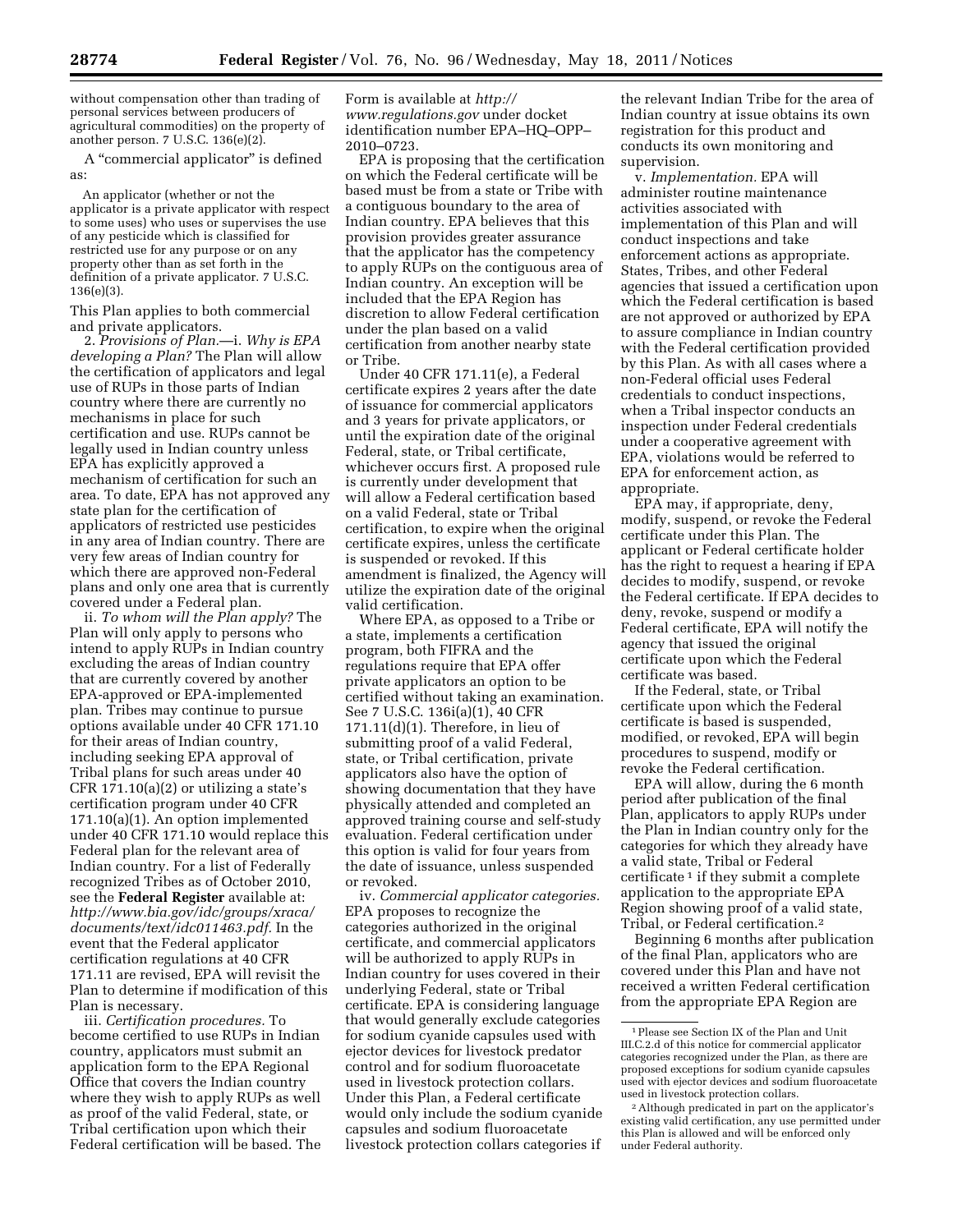prohibited from applying RUPs in the Indian country of that Region.

# **IV. Specific Comments Are Sought**

EPA is seeking comment on the entire Plan but would specifically like comments on the following issues:

1. *Notification to Tribes.* The Tribal Pesticide Program Council (TPPC) has requested that a notification provision be included in the Plan. This provision would require that applicators of RUPs notify the relevant Tribe before each RUP application that is made in Indian country. The Agency has questions as to whether this approach can be practically implemented without causing undue burden to applicators, the Tribes and the Agency.

We are interested in obtaining comment regarding the relative value of this approach as an actual requirement. On the one hand, requiring notification to Tribes prior to application could provide Tribes some benefit in knowing where and when RUP applications occur. EPA is concerned, however, that requiring notifications may impose resource burdens on Tribes to receive and review such notifications. The TPPC suggested a possibility that EPA could receive these notifications and post them publically for Tribes to access. However, EPA is not likely to have the capacity or resources to receive these notifications. EPA also notes that Tribes wishing to receive prior notification may wish to consider including relevant notification requirements under Tribal law. The Plan notes that applicators certified under the Plan are responsible for complying with any applicable Tribal requirements.

One alternative approach being considered is that EPA could post a list of Federal certifications issued under this Plan. As a matter of convenience, EPA could arrange the list geographically by state or by EPA Region such that certifications issued for all Indian country located in a particular state or EPA Region would be grouped together. This approach would provide EPA and Tribes easy access to the list of applicators who may legally apply RUPs within Indian country. EPA would like to know if this option would be useful to Tribes.

Another approach being considered is to have the Tribes provide a contact person to a website so that applicators would know who to contact to learn of any applicable Tribal requirements for a particular Tribe. Would this option be useful for Tribes? Would it be burdensome?

2. *Private applicator certification.*  Under FIFRA section 11(a)(1), for

Federal certification plans, EPA must offer a no-test option for private applicators. For more background, see Unit III.C. 2. (c) of this document. EPA proposes that private applicators who wish to obtain Federal certification under the no-test provision submit documentation of physical attendance and completion of an EPA-approved training and self-study evaluation. Are there any other suggestions to assure private applicator competence in the absence of passing a certification exam?

3. *Option to not participate in the Plan.* Some Tribes have indicated that they would prefer that the plan include an option for Tribes to not participate in the Plan (e.g., an "opt-out provision"). EPA has not proposed an opt-out provision in the Plan for several reasons. First, EPA believes that Tribes not wanting to participate in this Plan may still develop their own Tribal certification plan or pursue other available mechanisms under 40 CFR 171.10. Further, Tribes concerned about the application of RUPs in their Indian country may have the option of adopting additional restrictions on such applications through Tribal codes, laws, regulation or other applicable Tribal requirements. Additionally, EPA has not generally provided opt-out provisions for other actions under FIFRA. Other reasons EPA did not include an opt-out provision include:

• An opt-out approach does not allow EPA to adequately address the equity, safety and enforcement issues that occur in the absence of this Plan.

• There are resource and implementation burdens on Tribes, applicators and EPA that such a provision would impose.

• An opt-out provision presents communication difficulties to the regulated community, and thus makes compliance more difficult. Please share your thoughts on this issue.

# **V. Consultation With Tribal Governments**

In the absence of an EPA-approved certification program in areas of Indian county, EPA, consistent with its statutory authorities and the Federal government's trust responsibility to Federally-recognized Tribes, has worked with the Tribes, on a government-togovernment basis, to appropriately develop a certification program that will help ensure the protection of human health and the environment in Indian country. EPA consulted with the Tribes on November 29 and December 13, 2010 to ensure development of a Federal plan that effectively meets their needs and those of restricted use pesticide applicators in Indian country.

During the consultations, several issues were discussed, such as the desire for notification to Tribes prior to RUP use, assuring the competency of private applicators, and the possibility of an opt-out provision in the Plan. EPA is specifically seeking comment on these issues as described in the previous section. Additional concerns were raised that we respect Tribal sovereignty, not require unfunded mandates, and provide adequate enforcement to assure RUPs are used legally and safely. EPA believes that the proposed Plan addresses all of these concerns.

In addition to the consultations dedicated specifically to this Plan, EPA has also worked closely with the Tribal Pesticide Program Council while developing this Plan.

EPA drafted the Federal plan in consultation with the Tribes consistent with, among other things, the following policies, orders and guidance: EPA Policy for the Administration of Environmental Programs on Indian Reservations, November 8, 1984; Guidance on the Enforcement Principles Outlined in the 1984 Indian Policy, January 17, 2001; Executive Order 13175, Consultation and Coordination with Indian Tribal Governments, November 6, 2000 which was reaffirmed by Presidential memorandum, Tribal Consultation, November 5, 2009; and the Proposed EPA Policy on Consultation and Coordination with Indian Tribes, June 9, 2010.3

# **VI. Paperwork Reduction Act**

Pursuant to the Paperwork Reduction Act (PRA) (44 U.S.C.3501 *et seq.*), the information collection activities described in this document and the revised Information Collection Request (ICR), OMB Control No. 2070–0029, are currently going through the renewal/ amendment process and will be reviewed by the Office of Management and Budget. As part of this process, EPA is proposing to implement a revised form designed specifically for pesticide applicators who wish to be certified in Indian country. EPA estimates the paperwork burden associated with completing this form to be 10 minutes per response. Under the PRA, ''burden'' means the total time, effort, or financial resources expended by persons to generate, maintain, retain, disclose or provide information to or for a Federal Agency. For this collection it includes the time needed to review instructions; develop, acquire, install, and utilize technology and systems for the purposes

<sup>3</sup>The draft policy was published in the **Federal Register** for comment on December 15, 2010.